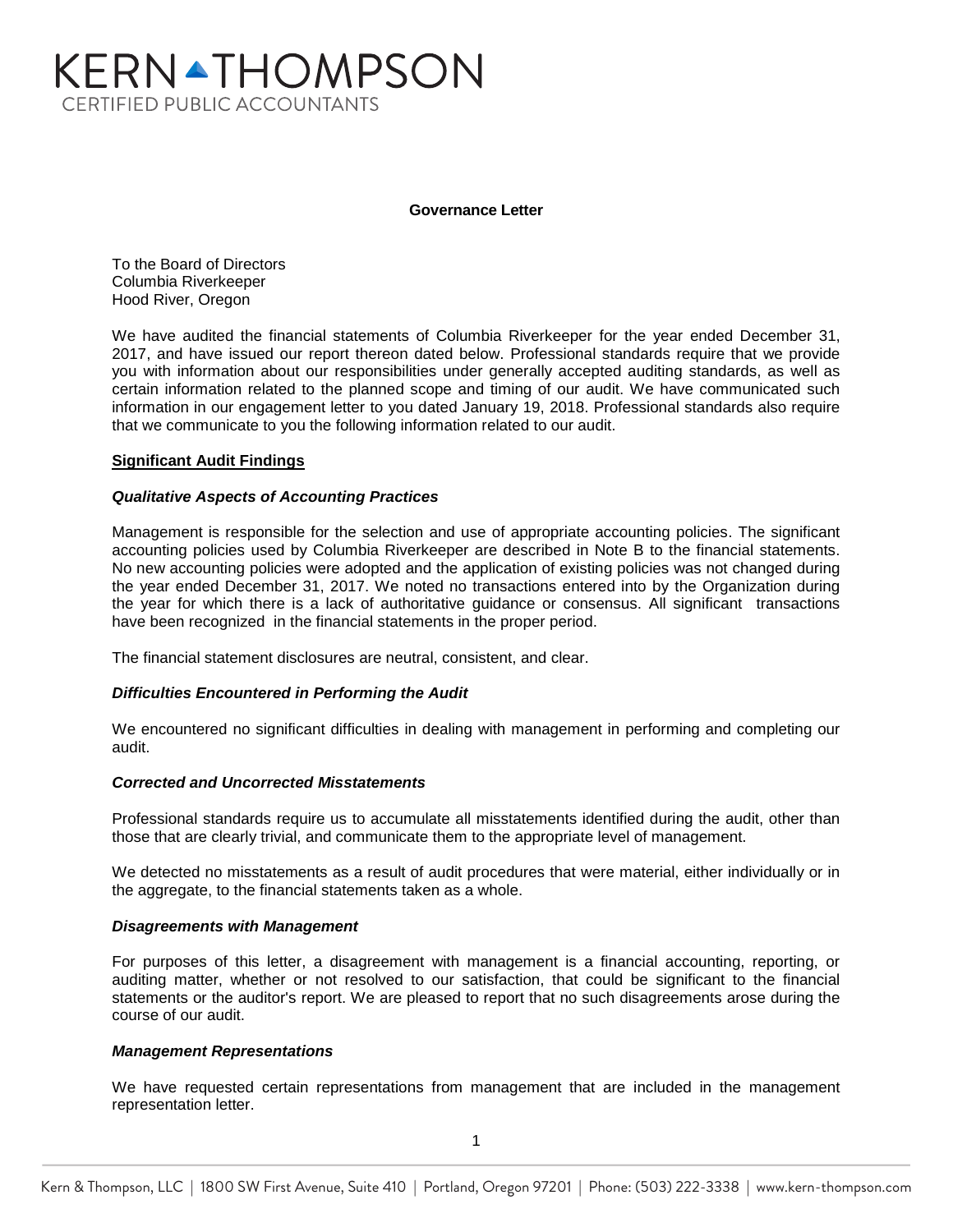

To the Board of Directors Columbia Riverkeeper

### *Management Consultations with Other Independent Accountants*

In some cases, management may decide to consult with other accountants about auditing and accounting matters, similar to obtaining a "second opinion" on certain situations. If a consultation involves application of an accounting principle to the Organization's financial statements or a determination of the type of auditor's opinion that may be expressed on those statements, our professional standards require the consulting accountant to check with us to determine that the consultant has all the relevant facts. To our knowledge, there were no such consultations with other accountants.

#### *Other Audit Findings or Issues*

We generally discuss a variety of matters, including the application of accounting principles and auditing standards, with management each year prior to retention as the Organization's auditors. However, these discussions occurred in the normal course of our professional relationship and our responses were not a condition to our retention.

# *Other Matters*

# **Other Information**

With respect to other information accompanying the financial statements, we read the information, and no material inconsistencies came to our attention. This information has not been subjected to the auditing procedures applied in the audit of the basic financial statements, and accordingly, we do not express an opinion or provide any assurance on it.

This information is intended solely for the use of those in charge of governance and management of Columbia Riverkeeper and is not intended to be, and should not be, used by anyone other than these specified parties.

KERN & THOMPSON, LLC

Portland, Oregon August 29, 2018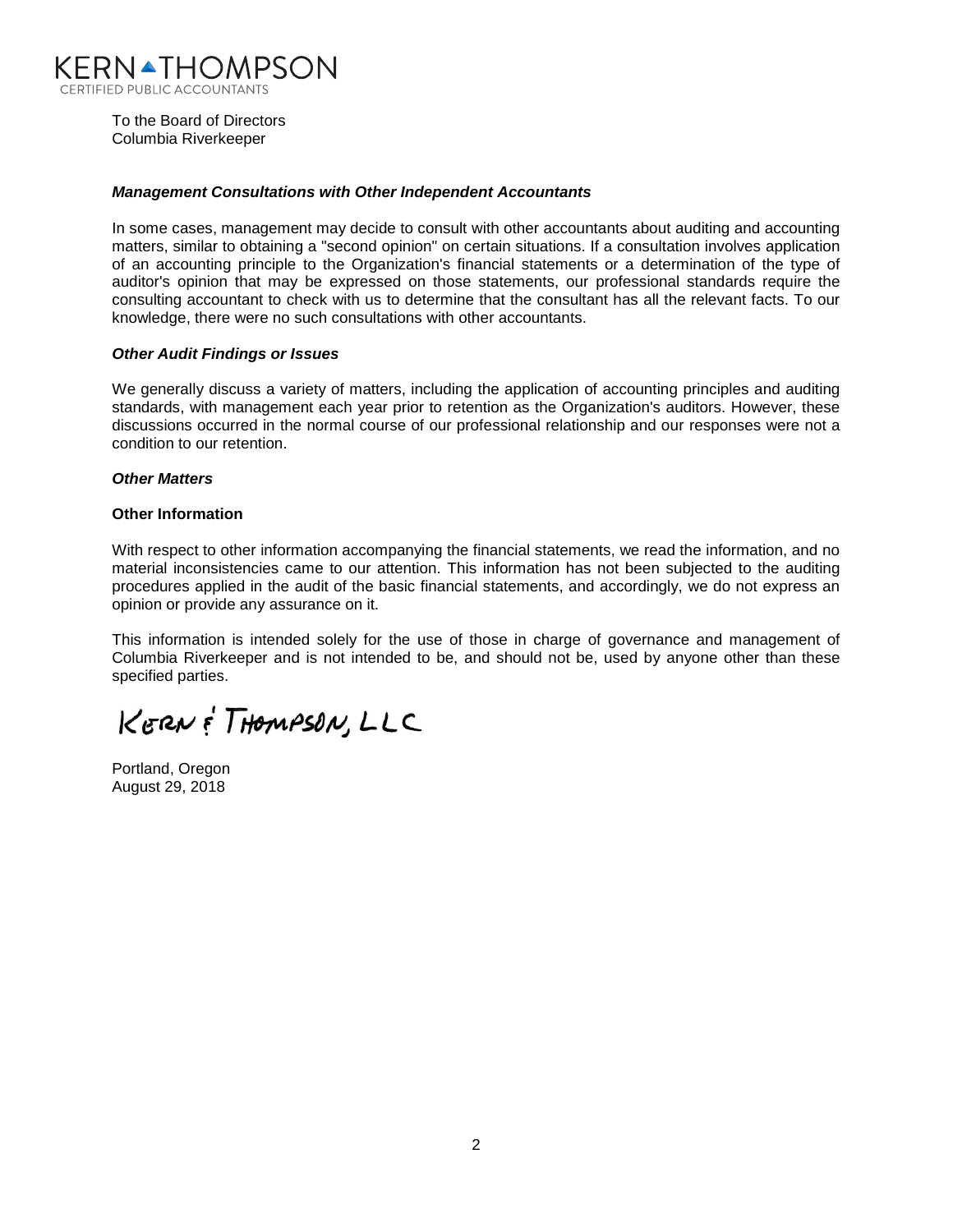

#### **Management Representation Letter**

Kern & Thompson, LLC 1800 S.W. First Avenue, Suite 410 Portland, OR 97201

This representation letter is provided in connection with your audit of the financial statements of Columbia Riverkeeper, which comprise the statement of financial position as of December 31, 2017, and the related statements of activities, functional expenses, and cash flows for the year then ended, and the related notes to the financial statements, for the purpose of expressing an opinion as to whether the financial statements are presented fairly, in all material respects, in accordance with accounting principles generally accepted in the United States (U.S. GAAP).

Certain representations in this letter are described as being limited to matters that are material. Items are considered material, regardless of size, if they involve an omission or misstatement of accounting information that, in light of surrounding circumstances, makes it probable that the judgment of a reasonable person relying on the information would be changed or influenced by the omission or misstatement. An omission or misstatement that is monetarily small in amount could be considered material as a result of qualitative factors.

We confirm, to the best of our knowledge and belief, as of the date below, the following representations made to you during your audit.

## **Financial Statements**

- 1. We have fulfilled our responsibilities, as set out in the terms of the audit engagement letter dated January 19, 2018, including our responsibility for the preparation and fair presentation of the financial statements in accordance with U.S. GAAP.
- 2. The financial statements referred to above are fairly presented in conformity with U.S. GAAP.
- 3. We acknowledge our responsibility for the design, implementation, and maintenance of internal control relevant to the preparation and fair presentation of financial statements that are free from material misstatement, whether due to fraud or error.
- 4. We acknowledge our responsibility for the design, implementation, and maintenance of internal control to prevent and detect fraud.
- 5. Significant assumptions we used in making accounting estimates, including those measured at fair value, are reasonable.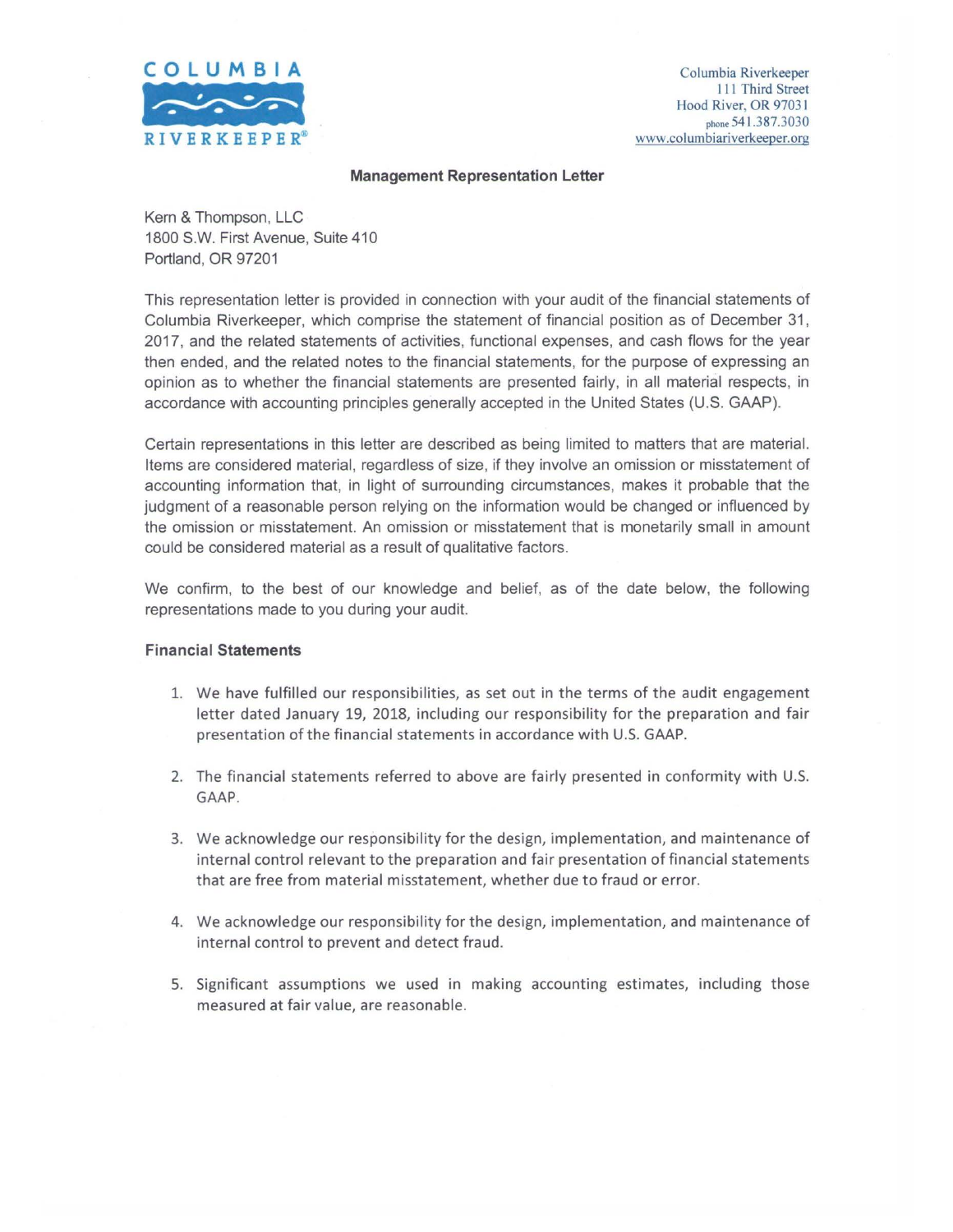- 6. Related-party relationships and transactions have been appropriately accounted for and disclosed in accordance with U.S. GAAP.
- 7. All events subsequent to the date of the financial statements and for which U.S. GAAP requires adjustment or disclosure have been adjusted or disclosed.
- 8. We are not aware of any pending or threatened litigation, claims, or assessments or unasserted claims or assessments that are required to be accrued or disclosed in the financial statements in accordance with U.S. GAAP, and we have not consulted a lawyer concerning litigation, claims or assessments.
- 9. Material concentrations have been appropriately disclosed in accordance with U.S. GAAP.
- 10. Guarantees, whether written or oral, under which the Organization is contingently liable, have been properly recorded or disclosed in accordance with U.S. GAAP.

#### **Information Provided**

11. We have provided you with:

- a. Access to all information, of which we are aware, that is relevant to the preparation and fair presentation of the financial statements, such as records, documentation, and other matters.
- b. Additional information that you have requested from us for the purpose of the audit.
- c. Unrestricted access to persons within the Organization from whom you determined it necessary to obtain audit evidence.
- d. Minutes of the meetings of the governing board or summaries of actions of recent meetings for which minutes have not yet been prepared.
- 12. All material transactions have been recorded in the accounting records and are reflected in the financial statements.
- 13. We have disclosed to you the results of our assessment of the risk that the financial statements may be materially misstated as a result of fraud.
- 14. We have no knowledge of any fraud or suspected fraud that affects the Organization and involves:
	- a. Management,
	- b. Employees who have significant roles in internal control, or
	- c. Others where the fraud could have a material effect on the financial statements.

#### Page 2 of 4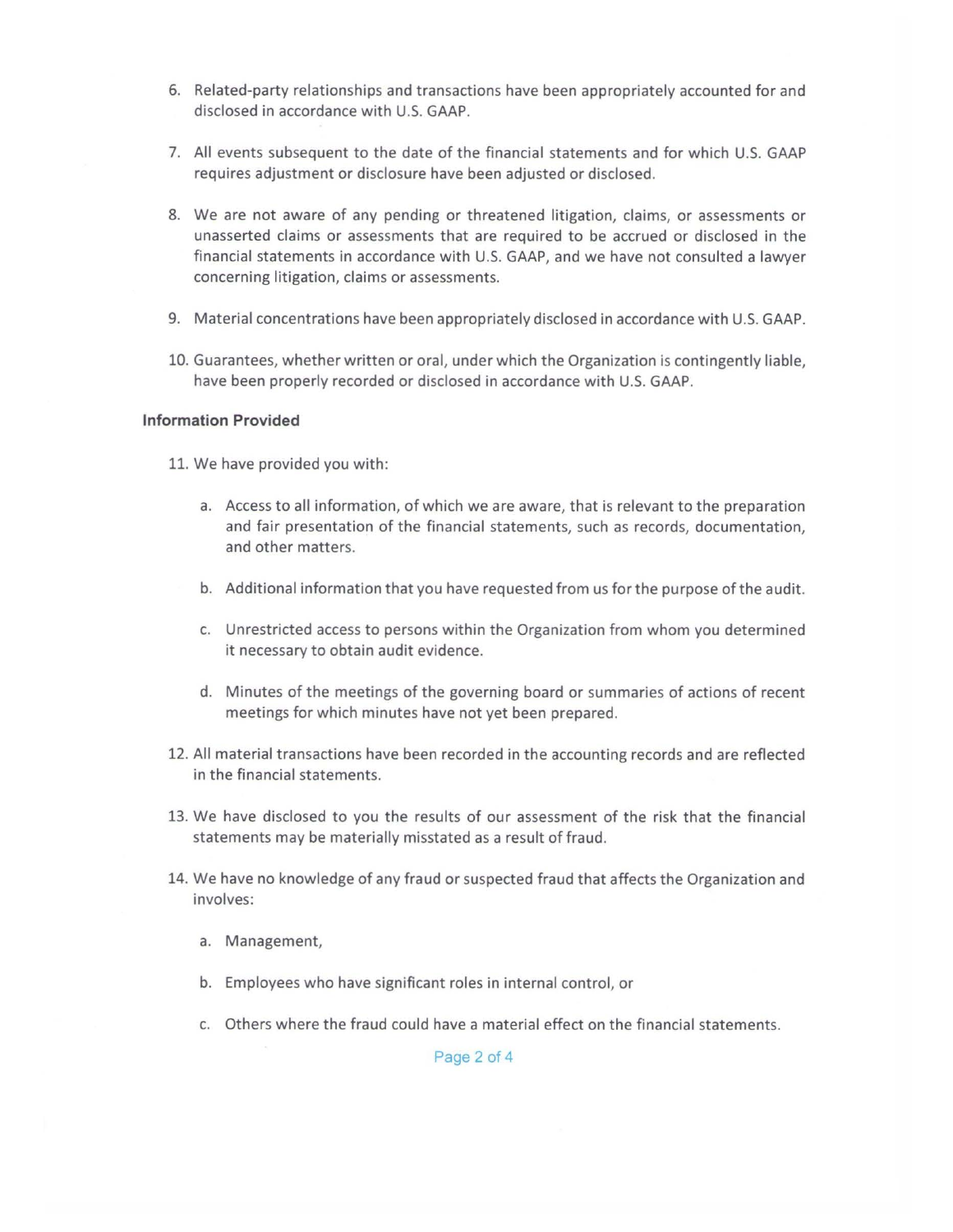- 15. We have no knowledge of any allegations of fraud or suspected fraud affecting the Organization's financial statements communicated by employees, former employees, grantors, regulators, or others.
- 16. We have no knowledge of any instances of noncompliance or suspected noncompliance with laws and regulations whose effects should be considered when preparing financial statements.
- 17. We are not aware of any pending or threatened litigation, claims, or assessments or unasserted claims or assessments that are required to be accrued or disclosed in the financial statements in accordance with U.S. GAAP, and we have not consulted a lawyer concerning litigation, claims or assessments.
- 18. We have disclosed to you the identity of the Organization's related parties and all the related-party relationships and transactions of which we are aware.
- 19. The Organization has satisfactory title to all owned assets, and there are no liens or encumbrances on such assets nor has any asset been pledged as collateral.
- 20. We are responsible for compliance with the laws, regulations, and provisions of contracts and grant agreements applicable to us.
- 21. Columbia Riverkeeper is an exempt organization under Section 501(c)(3} of the Internal Revenue Code. Any activities of which we are aware that would jeopardize the Organization's tax-exempt status, and all activities subject to tax on unrelated business income or excise or other tax, have been disclosed to you. All required filings with tax authorities are up-to-date.
- 22. As part of your audit, you prepared the draft financial statements and related notes from the trial balance. We have reviewed and approved those financial statements and related notes and believe they are adequately supported by the books and records of the Organization.
- 23. In regard to the other nonattest services performed by you (financial statement preparation and Form 990 preparation), we have
	- a) Assumed all management responsibilities
	- b) Designated an individual (preferably within senior management) with suitable skill, knowledge, or experience to oversee the services.
	- c) Evaluated the adequacy and results of the services performed.
	- d) Accepted responsibility for the results of the services.